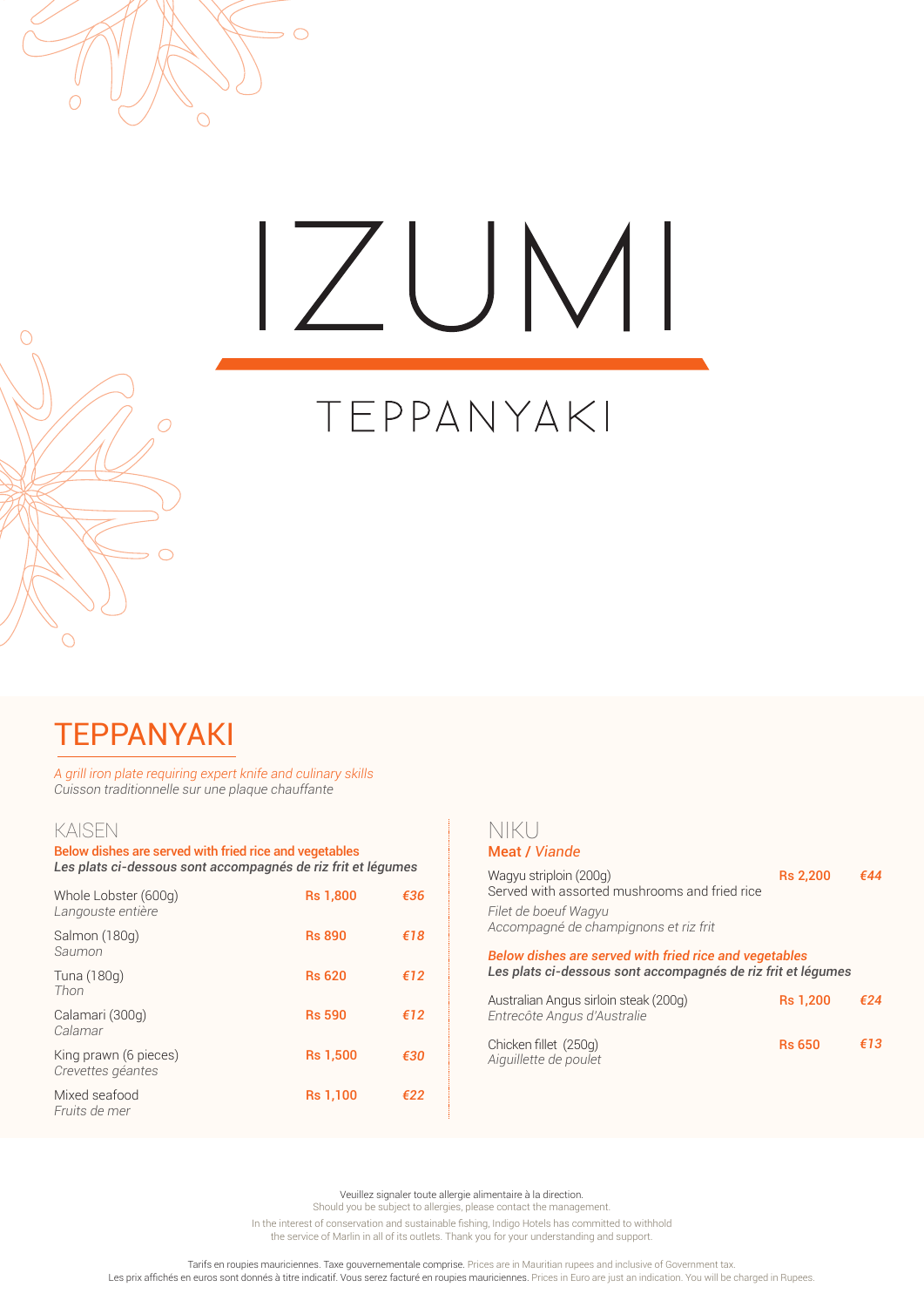## TEPPANYAKI SET MENU

## **Y** DEIJI Daisy / *Marguerite* **Rs 1,250**

Maki Moriawase Assorted vegetarian maki *Assortiment de maki végétarien*

**Tempura** Assorted vegetable tempura *Assortiment de tempura de légumes*

## KIGIKU Rs 1.500

Shake Maki Salmon maki

*Maki de saumon*

## Ika

Squid Kara-age with Japanese mayonnaise *Calamar croustillant et mayonnaise japonaise*

## FUJI Rs 2,000

Shake Maki Salmon maki *Maki de saumon*

Tori Karaage Japanese crispy chicken *Poulet croustillant japonais*

Misoshiru Miso soup *Soupe de miso* 

## ROZU

Rose Rose Rs 2,300

### Shake Sashimi Salmon sashimi

*Sashimi de saumon*

Edamame Lightly seasoned Japanese edamame beans *Haricots verts japonais cuits à la vapeur*

**Tempura** Mixed tempura (vegetables and prawns) *Tempura variés (légumes et crevettes)*

## JASUMIN

## Jasmine / *Jasmin* Rs 3,000

## Sashimi moriawase, Maki

Assorted sashimi, salmon cheese roll *Assortiment de sashimi, saumon, tobiko et fromage*

Ebi Gyoza

Gyoza prawn *Gyoza aux crevettes*

## **Tempura**

Mixed tempura (vegetables and prawns) *Tempura variés (légumes et crevettes)*

*€25*

Kinoko Mushi Mushroom soup *Soupe de champignons*

## Yasai Gyōza

Pan-fried Gyoza with sautéed fresh vegetables, assorted mushrooms and fried rice *Gyoza poêlé aux légumes sautés, assortiment de champignons et riz frit*

## *€30*

Misoshiru Miso soup *Soupe de miso* 

### Osutoraria gyuniku sirloin nor toriniku to yasai moriawase Angus sirloin steak or chicken or salmon with green vegetables *Entrecôte de bœuf Angus ou poulet ou saumon et légumes verts*

## Ebi to ika

*€40*

Tiger prawns and squid *Crevettes géantes et calamar*

## Osutoraria gyuniku sirloin nor toriniku to yasai moriawase

Angus sirloin steak or chicken or salmon with green vegetables *Entrecôte de bœuf Angus ou poulet ou saumon et légumes verts* 

## *€46*

Dobin Mushi Traditional seafood soup *Soupe traditionnelle de fruits de mer*

## Shake, ebi to ika to tamago sosu

Tiger prawns and squid with egg sauce *Crevettes géantes accompagnées d'une sauce aux oeufs*

Yasai Yakimeshi Fried rice *Riz frit*

## *€60*

Dobin Mushi Seafood soup *Soupe de fruits de mer*

## Shake to Yasai moriawase Salmon with assorted vegetables *Saumon et légumes variés*

Yasai Yakimeshi Fried rice *Riz frit*



## Dezato

Trilogy of Japanese ice cream: en tea, sesame and wasabi *Trilogie de glaces japonaises: thé vert, sésame et wasabi*

Yasai Yakimeshi Fried rice *Riz frit*

Dezato Banana tempura with homemade ice cream *Tempura de banane et glace maison*

### Yasai Yakimeshi Fried rice *Riz frit*

Dezato

Trilogy of Japanese ice cream: green tea, sesame and wasabi *Trilogie de glaces japonaises: thé vert, sésame et wasabi*

## Osutoraria gyuniku sirloin nor toriniku

Angus sirloin steak or teppanyaki chicken with green vegetables *Entrecôte de bœuf Angus ou teppanyaki de suprême de poulet et légumes verts*

## Dezato

Trilogy of Japanese ice cream: green tea, sesame and wasabi *Trilogie de glaces japonaises: thé vert, sésame et wasabi*

## Ise ebi to kinoko moriawase

Teppanyaki of half lobster with assorted mushrooms *Teppanyaki de demi-langouste et champignons variés*

## Dezato

Banana tempura with homemade ice cream Tempura de banane et glace maison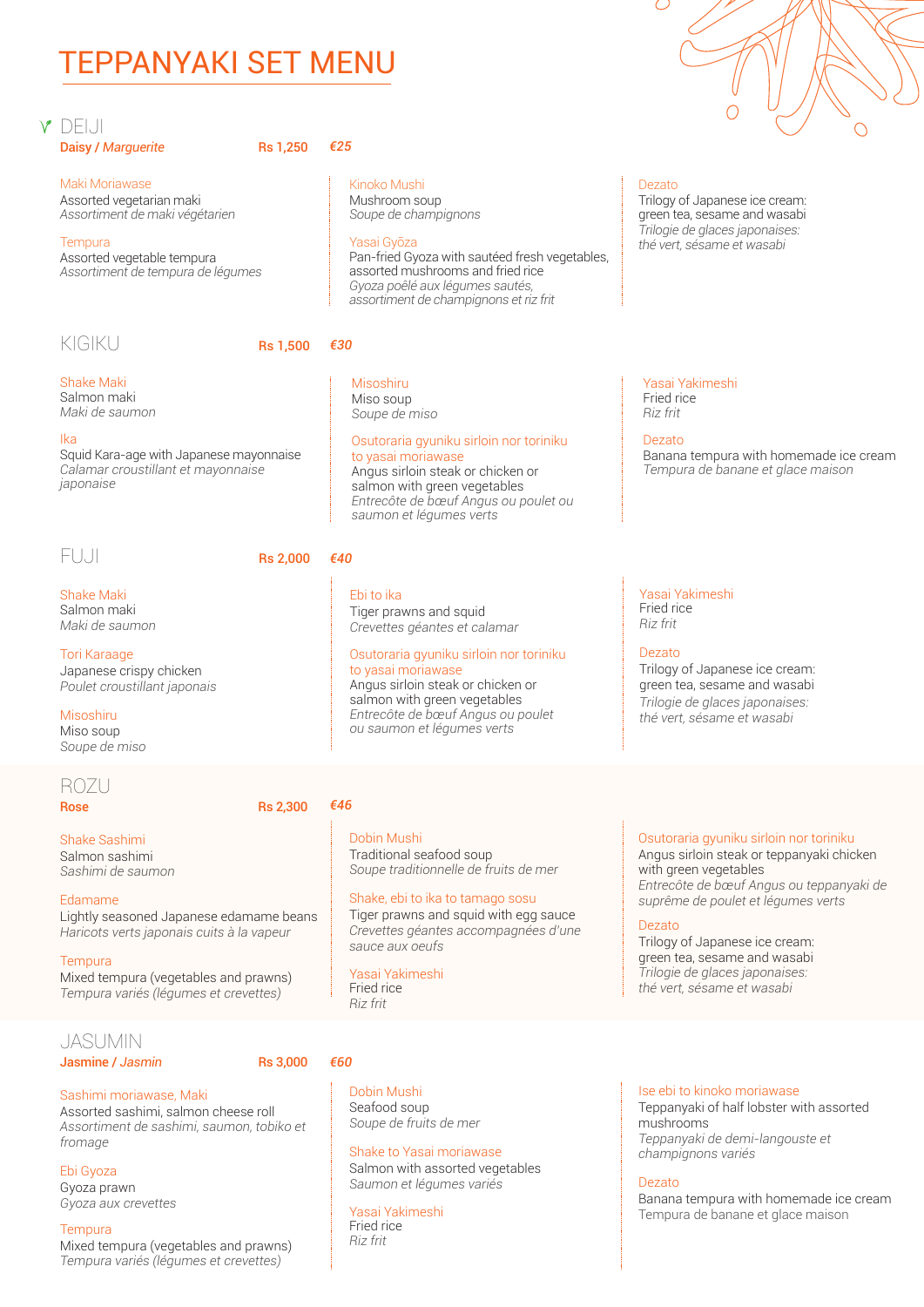## ERIKA Rs 3,500

 $\Rightarrow$   $\circ$ 

## *€70*

Sashimi sushi moriawase Assorted sashimi and sushi *Assortiment de sashimi et sushi*

### Edamame

Lightly seasoned Japanese edamame beans *Haricots verts japonais cuits à la vapeur*

## Ebi Gyoza

Gyoza prawn *Gyoza aux crevettes*

## À LA CARTE

## ZENSAI

## Cold appetizers / *Entrées froides*

| Shake Tarutaru<br>Diced fresh salmon tartare, avocado, tobiko,<br>lemon zest and spring onions<br>Tartare de saumon frais, avocat,<br>tobiko, zeste de citron et oignons nouveaux                                                                                    | <b>Rs 420</b> | ิ€8 |
|----------------------------------------------------------------------------------------------------------------------------------------------------------------------------------------------------------------------------------------------------------------------|---------------|-----|
| Izumi Poke Bowl<br>Made with chunks of fresh salmon, avocado, prawns,<br>mixed salad, spicy mayonnaise and Japanese<br>sauce on side<br>Poke Bowl composé de morceaux de saumon frais,<br>avocat, crevettes, salade mixte, mayonnaise épicée<br>avec sauce japonaise | <b>Rs 590</b> | €12 |

## AGEMONO

| Tori Karaage<br>Japanese crispy chicken<br>Poulet croustillant Japonais                                                                 | <b>Rs 320</b> | €6 |
|-----------------------------------------------------------------------------------------------------------------------------------------|---------------|----|
| Yakitori<br>Japanese chicken skewers served with wasabi<br>mayonnaise<br>Brochettes de poulet à la japonaise et mayonnaise<br>au wasabi | <b>Rs 260</b> | €5 |
| <b>Tempura</b><br>Ebi(5 pcs)<br>Prawn tempura<br>Tempura de crevette                                                                    | <b>Rs 400</b> | €8 |
| Moriawase yasai (5 pcs)<br>Seasonal vegetables tempura<br>Tempura de légumes de saison                                                  | <b>Rs 280</b> | €6 |
| Assorted tempura (9 pcs)<br>Prawn, squid and vegetable (3 pcs each)<br>Crevette, calamar et légumes (3 pcs de chaque)                   | <b>Rs 460</b> | €9 |

## MENRUI / *RAMEN*

## Choice of noodle soup or fried noodles

| Choix de soupe de nouilles ou nouilles frites                                                                                                                                                                                                                                                                                                                                                                                                              |               |    |
|------------------------------------------------------------------------------------------------------------------------------------------------------------------------------------------------------------------------------------------------------------------------------------------------------------------------------------------------------------------------------------------------------------------------------------------------------------|---------------|----|
| Tori Ramen<br>Hot noodles with grilled chicken and miso soup<br>Soupe de miso et nouilles accompagnées d'aiguillettes<br>de poulet grillé                                                                                                                                                                                                                                                                                                                  | <b>Rs 400</b> |    |
| Kaisen Ramen<br>Hot fried noodles with prawn, salmon, squid<br>and assorted vegetables<br>$\mathbf{A} \mathbf{I}$ and $\mathbf{I} \mathbf{I}$ and $\mathbf{I} \mathbf{I}$ and $\mathbf{I} \mathbf{I}$ and $\mathbf{I} \mathbf{I} \mathbf{I}$ and $\mathbf{I} \mathbf{I} \mathbf{I}$ and $\mathbf{I} \mathbf{I} \mathbf{I} \mathbf{I}$ and $\mathbf{I} \mathbf{I} \mathbf{I} \mathbf{I} \mathbf{I}$ and $\mathbf{I} \mathbf{I} \mathbf{I} \mathbf{I} \math$ | <b>Rs 490</b> | €1 |

*Nouilles frites aux fruits de mer: crevettes, saumon, calamar et assortiment de légumes*

Dobin Mushi Seafood soup *Soupe de fruits de mer*

Ise Ebi Teppanyaki of half lobster *Teppanyaki de demi-langouste*

## Yasai Yakimeshi Fried rice

*Riz frit*

## Osutoraria Wagyu niku sirloin

Australian Wagyu beef sirloin with assorted vegetables and mushrooms *Entrecôte de boeuf Wagyu australien, légumes variés et champignons*

## Dezato

Banana tempura with homemade ice cream Tempura de banane et glace maison

## Hot appetizers / *Entrées chaudes*

| Edamame<br>Boiled green beans with seasoning salt<br>Haricots verts japonais vapeurassaisonnés au sel                                | <b>Rs 480</b> | €10 |
|--------------------------------------------------------------------------------------------------------------------------------------|---------------|-----|
| Gyoza (4 pcs)<br>Vegetable<br>Légumes                                                                                                | <b>Rs 360</b> | €7  |
| Chicken<br>Poulet                                                                                                                    | <b>Rs 390</b> | €8  |
| Prawn<br>Crevette                                                                                                                    | <b>Rs 480</b> | €10 |
| Gyoza platter / Plateau de gyoza (6 pcs)                                                                                             | <b>Rs 590</b> | €12 |
| SUIMONO<br>Soups / Soupes                                                                                                            |               |     |
| Miso Shiro<br>Yellow bean soup with tofu, seaweed<br>and spring onion<br>Soupe de haricots jaunes, tofu, algues<br>et oignon nouveau | <b>Rs 260</b> | €5  |
| Dobin Mushi<br>Clay pot seafood soup<br>Soupe traditionnelle aux fruits de mer                                                       | <b>Rs 290</b> | €6  |
| Kinoki Mushi                                                                                                                         | <b>Rs 280</b> | €6  |

Mushroom soup *Soupe aux champignons* 

| €8  | Gyuniku Ramen<br>Hot fried noodles with grilled beef and vegetables<br>Nouilles frites accompagnées de bœuf grillé<br>et légumes                                         | <b>Rs 420</b> | €8 |
|-----|--------------------------------------------------------------------------------------------------------------------------------------------------------------------------|---------------|----|
| €10 | Vegetable Ramen<br>Fried noodles with cabbage, onion, carrot,<br>bell pepper and mushroom<br>Nouilles frites accompagnées de choux,<br>carottes, poivrons et champignons | <b>Rs 300</b> | €6 |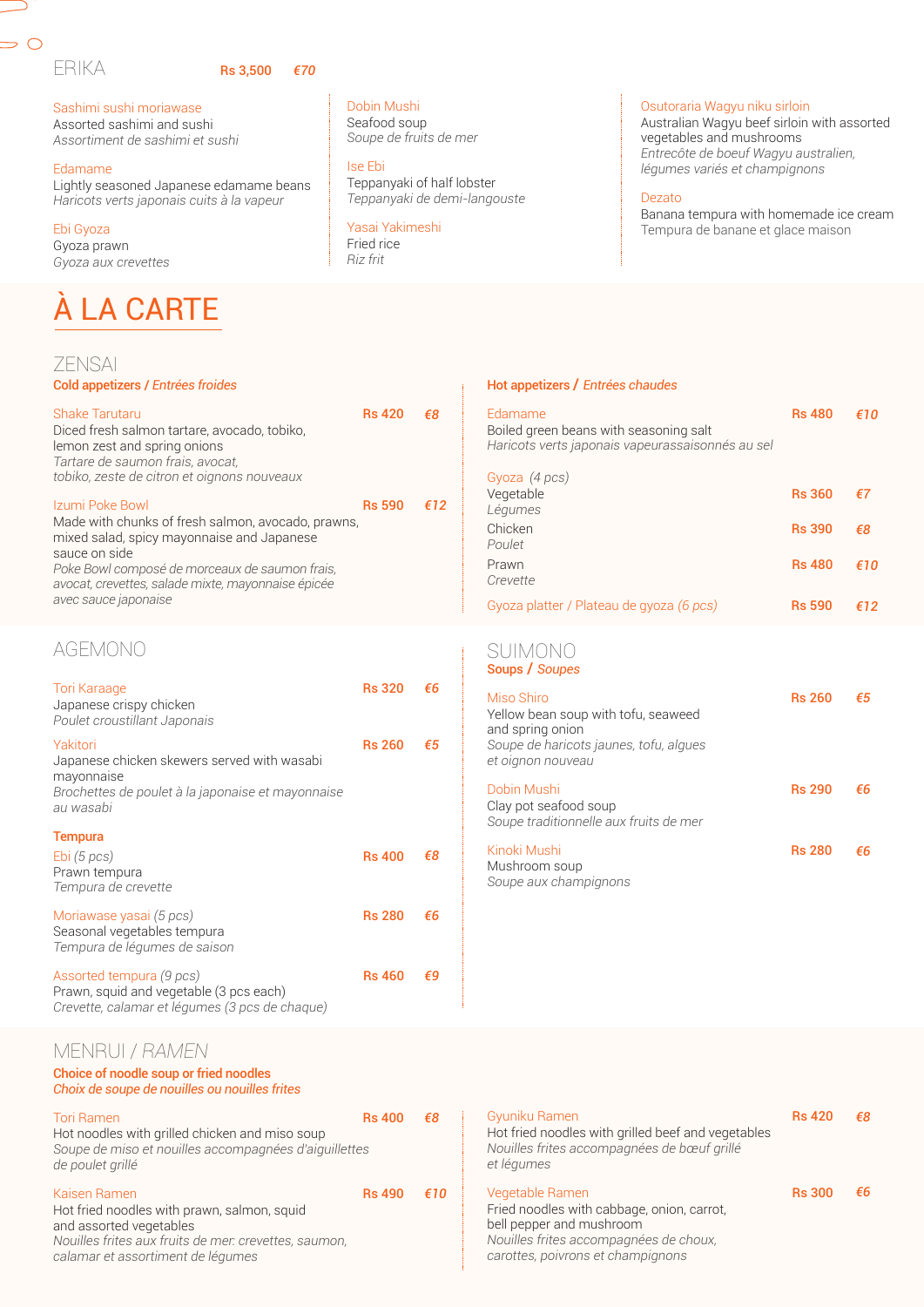## MIZUGASHI / DESSERTS

| Green tea ice cream<br>Glace au thé vert | <b>Rs 180</b> | $\epsilon$ 4 | Pandan ice cream<br>Glace au pandan                        | <b>Rs 180</b> | €4 |  |
|------------------------------------------|---------------|--------------|------------------------------------------------------------|---------------|----|--|
| Sesame ice cream<br>Glace au sésame      | <b>Rs 180</b> | €4           | Japanese mix Ice cream<br>Assortiment de glaces japonaises | <b>Rs 200</b> | €4 |  |
| Wasabi ice cream<br>Glace au wasabi      | <b>Rs 180</b> | €4           | Banana tempura with homemade ice cream                     | <b>Rs 250</b> | €5 |  |
| Vanilla ice cream<br>Glace à la vanille  | <b>Rs 180</b> | €4           | Tempura de banane et glace maison                          |               |    |  |

## IZUMI SAKE BAR

| Selection of sake /<br>Sélection de saké                                                                                                                                                                                                                                                                                                                                                                                                                   | By carafe<br>$(180 \, \text{m})$ |     | By bottle<br>$(720 \, \text{ml})$ |     |                                                                                                                                                                                                                                                                                                                                                                                  | By carafe<br>$(180 \, \text{ml})$ | By bottle<br>$(720 \, \text{m})$ |     |
|------------------------------------------------------------------------------------------------------------------------------------------------------------------------------------------------------------------------------------------------------------------------------------------------------------------------------------------------------------------------------------------------------------------------------------------------------------|----------------------------------|-----|-----------------------------------|-----|----------------------------------------------------------------------------------------------------------------------------------------------------------------------------------------------------------------------------------------------------------------------------------------------------------------------------------------------------------------------------------|-----------------------------------|----------------------------------|-----|
| Bijito Junmai<br>Nihonshu sake is produced exclusively<br>in Japan. It's the result of the fermentation<br>of rice, water and koji. This Junmai sake is<br>produced from Koshi Hikari rice.<br>Le saké Nihonshu est produit exclusivement<br>au Japon. Fruit de la fermentation du riz,<br>de l'eau et du koji, ce saké de Junmai<br>est produit à partir de riz Koshi Hikari.                                                                             | <b>Rs 700</b>                    | €14 | $Rs 2,100$ €42                    |     | Kawasemi Junmai Genshu<br>Produced by the Koshinara family<br>brewery, this sake is a junmaï genshu.<br>This means that no alcohol has been<br>added (junmai) and that it is undiluted(genshu).<br>Produit par la brasserie de la famille Koshinara,<br>ce saké est un genshu junmaï qui signifie qu'aucun<br>alcool n'a été ajouté (junmai) et qu'il est non<br>dilué (genshu). | Rs 1,500 €30                      | <b>Rs 4,000</b>                  | €80 |
| Bijito Junmai Ginjo<br>Produced by the Kizakura brewery.<br>Fresh and light, it is a perfect introduction<br>to nihonshu, one of Japan's most traditional<br>and symbolic beverage.<br>Ce saké est produit par la brasserie<br>Kizakura. Frais et léger, il constitue une<br>introduction parfaite au nihonshu, l'une des<br>boissons les plus traditionnelles et<br>symboliques du Japon.                                                                 | <b>Rs 820</b>                    | €16 | <b>Rs 2,500</b>                   | €50 | Dassi EU 50 Junmai Dai-Ginjo<br>One of the finest nihonshu sake<br>with flowery and green apple notes.<br>Il s'agit de l'un des meilleurs saké nihonshu<br>avec des notes de fleurs et pomme verte.<br>All sake can be enjoyed warm or<br>chilled, as you prefer.<br>Tous les sakés peuvent être dégustés chauds<br>ou froids, selon vos préférences.                            | Rs 1,250 €25                      | <b>Rs 3,750</b>                  | €75 |
| Sayori Nakadori Junmai<br>Produced by the Asahara family brewery,<br>this sake is a nakadori junmaï. This means<br>that no alcohol has been added (junmaï) and<br>that only the middle part of the pressing<br>is used (nakadori).<br>Produit par la brasserie de la famille Asahara,<br>ce saké est un nakadori junmaï qui signifie<br>qu'aucun alcool n'a été ajouté (junmaï) et<br>que seule la partie centrale du pressage<br>est utilisée (nakadori). | Rs 1,250 €25                     |     | Rs 3,750 €75                      |     |                                                                                                                                                                                                                                                                                                                                                                                  |                                   |                                  |     |

## Japanese Whisky / *Whisky japonais*

| Nikka Pure Malt Black     | <b>Rs 320</b> | €6 |
|---------------------------|---------------|----|
| Nikka Taketsuru Pure Malt | <b>Rs 250</b> | €5 |
| Nikka from the barrel     | <b>Rs 260</b> | €5 |
| Nikka Blended Whisky      | <b>Rs 200</b> | €4 |
| Nikka Coffey Grain        | <b>Rs 280</b> | €6 |
| Nikka Coffey Malt         | <b>Rs 280</b> | €6 |

 $\bigcap$ 

## OCHA NO SEREKUSHON Selection of tea / *Sélection de thé*

| Traditional matcha green tea<br>Thé vert matcha traditionnel | <b>Rs 140</b> | - €3       |
|--------------------------------------------------------------|---------------|------------|
| Brown tea<br>Thé brun                                        | <b>Rs</b> 120 | $\epsilon$ |

 $\bigcirc$ 

 $\circ$ 

Tarifs en roupies mauriciennes. Taxe gouvernementale comprise. Prices are in Mauritian rupees and inclusive of Governme<del>nt tax. The Sauld David Barnes and in</del> Sauld David Barnes and inclusive of Governme<del>nt tax.</del> The Sauld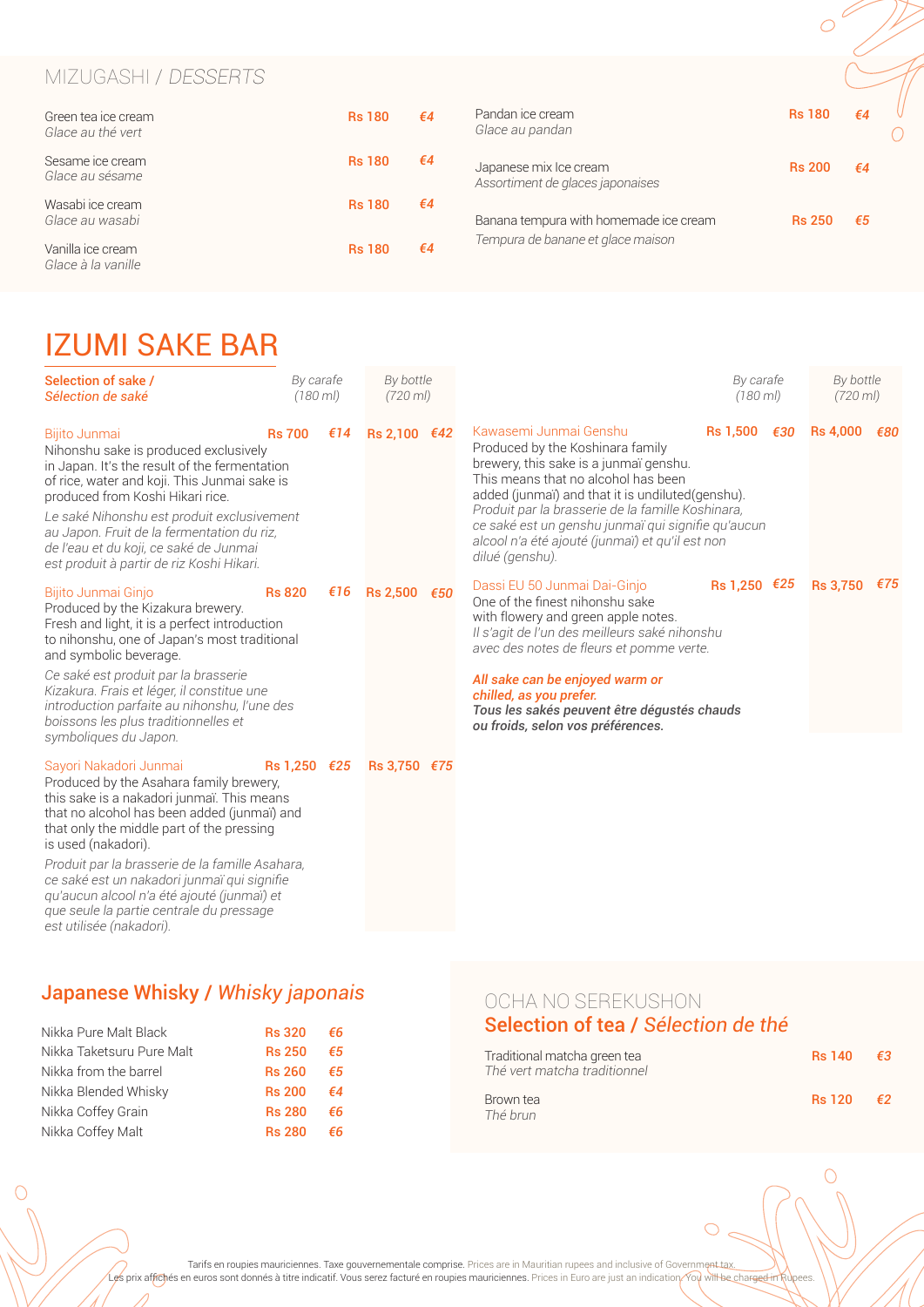

## $IZUMI$

## TEPPANYAKI



## SUSHI MENU

| SASHIMI<br><b>Fresh raw seafood</b><br><b>Fruits de mer crus</b>             |               |              |
|------------------------------------------------------------------------------|---------------|--------------|
| Salmon (4 pcs)<br>Saumon                                                     | <b>Rs 350</b> | €7           |
| Tuna (4 pcs)<br>Thon                                                         | <b>Rs 230</b> | €5           |
| NIGIRI<br>Fresh raw fish with Uruchimai rice<br>Poisson cru et riz Uruchimai |               |              |
| Salmon (2 pcs)<br>Saumon                                                     | <b>Rs 220</b> | €4           |
| Prawn (2 pcs)<br>Crevette                                                    | <b>Rs 180</b> | f4           |
| Tuna (2 pcs)<br>Thon                                                         | <b>Rs 170</b> | $\epsilon$ 3 |
| Salmon roses (2 pcs)<br>Roses au saumon                                      | <b>Rs 240</b> | €5           |
|                                                                              |               |              |

## HOSO MAKI

Expertly handcrafted with Uruchimai rice *Spécialement préparé à la main avec du riz Uruchimai*

| Avocado (8 pcs)<br>Avocat                      | <b>Rs 290</b> | €6 |
|------------------------------------------------|---------------|----|
| Tuna (8 pcs)<br>Thon                           | <b>Rs 360</b> | €7 |
| Salmon and avocado (8 pcs)<br>Saumon et avocat | <b>Rs 420</b> | €8 |
| Salmon (8 pcs)<br>Saumon                       | <b>Rs 400</b> | €8 |
|                                                |               |    |

## TEMAKI Expertly handcrafted with Uruchimai rice *Spécialement préparé à la main avec du riz Uruchimai*

| the contract of the contract of the contract of the contract of the contract of the contract of the contract of |               |
|-----------------------------------------------------------------------------------------------------------------|---------------|
| Salmon and avocado (2 pcs)                                                                                      | <b>Rs 360</b> |
| Saumon et avocat                                                                                                |               |

| Tuna and avocado (2 pcs)<br>Thon et avocat                            | <b>Rs 320</b> | €6 |
|-----------------------------------------------------------------------|---------------|----|
| Cheese and cucumber (2 pcs)<br>Fromage et concombre                   | <b>Rs 280</b> | €6 |
| Prawn tempura and cucumbe (2 pcs)<br>Tempura de crevette et concombre | <b>Rs 360</b> | ₽7 |

## URA SPECIALITY

| Dragon roll (8 pcs)<br>Prawn tempura, cucumber and avocado with crispy<br>tempura flakes<br>Tempura de crevette, concombre et avocat avec des<br>flocons de tempura croustillants                                                                            | <b>Rs 690</b> | €14 |
|--------------------------------------------------------------------------------------------------------------------------------------------------------------------------------------------------------------------------------------------------------------|---------------|-----|
| Salmon Cheese Roll (8 pcs)<br>Grilled Salmon, Japanese Mayonnaise, cheese and<br>topped with sliced salmon and teriyaki sauce<br>Rouleau de fromage au saumon grillé, mayonnaise<br>japonaise, fromage et nappé de tranches<br>de saumon et sauce teriyaki   | <b>Rs 700</b> | €14 |
| California roll (8 pcs)<br>Fresh salmon, avocado, cucumber and pickled radish<br>topped with tobiko<br>Saumon frais, avocat, concombre et radis marinés garnis<br>de tobiko                                                                                  | <b>Rs 650</b> | €13 |
| Spicy tuna roll (8 pcs)<br>Raw tuna, cucumber, spring onion and with spicy sauce<br>topped with chilli powder<br>Thon cru, concombre, ciboule et sauce piquante<br>garnie de piment en poudre                                                                | <b>Rs 500</b> | €10 |
| Izumi fashioned sandwich sushi (8 pcs)<br>Rice sandwiches filled with layers of salmon, avocado and<br>seaweed topped with japanese mayonnaise and tobiko<br>Sandwich de riz et fines couches de saumon, avocat<br>et algues, mayonnaise japonaise et tobiko | <b>Rs 620</b> | €12 |

## PLATTERS

| Salmon platter (9 pcs)                                                                                                       | <b>Rs 960</b>   | €19 |
|------------------------------------------------------------------------------------------------------------------------------|-----------------|-----|
| Salmon sashimi (4 pcs)<br>Sashimi de saumon                                                                                  |                 |     |
| Salmon roses (2 pcs)<br>Roses au saumon                                                                                      |                 |     |
| Salmon nigiri (2 pcs)<br>Nigiri de saumon                                                                                    |                 |     |
| Salmon temaki (1 pc)<br>Temaki de saumon                                                                                     |                 |     |
| Sakura Platter (16 pcs)                                                                                                      | <b>Rs 1,250</b> | €25 |
| Salmon and tuna sashimi (4 pcs)<br>Sashimi de saumon et thon                                                                 |                 |     |
| Salmon nigiri (4 pcs)<br>Nigiri de saumon                                                                                    |                 |     |
| Salmon and avocado maki (4 pcs)<br>Maki de saumon et avocat                                                                  |                 |     |
| Prawn tempura temaki (2 pcs)<br>Temaki de tempura de crevette                                                                |                 |     |
| Izumi sashimi platter (8 pcs)                                                                                                | <b>Rs 450</b>   | €9  |
| Salmon sashimi (4 pcs)<br>Sashimi de saumon                                                                                  |                 |     |
| Tuna sashimi (4 pcs each)<br>Sashimi de thon (2 pcs de chaque)                                                               |                 |     |
| Nigiri platter (6 pcs)<br>Prawn, salmon and tuna nigiri (2 pcs each)<br>Nigiri de crevette, saumon et thon (2 pcs de chaque) | <b>Rs 530</b>   | €11 |



*€7*

. Tarifs en roupies mauriciennes. Taxe gouvernementale comprise. Prices are in Mauritian rupees and inclusive of Government tax.<br>Les prix affichés en euros sont donnés à titre indicatif. Vous serez facturé en roupies mauri